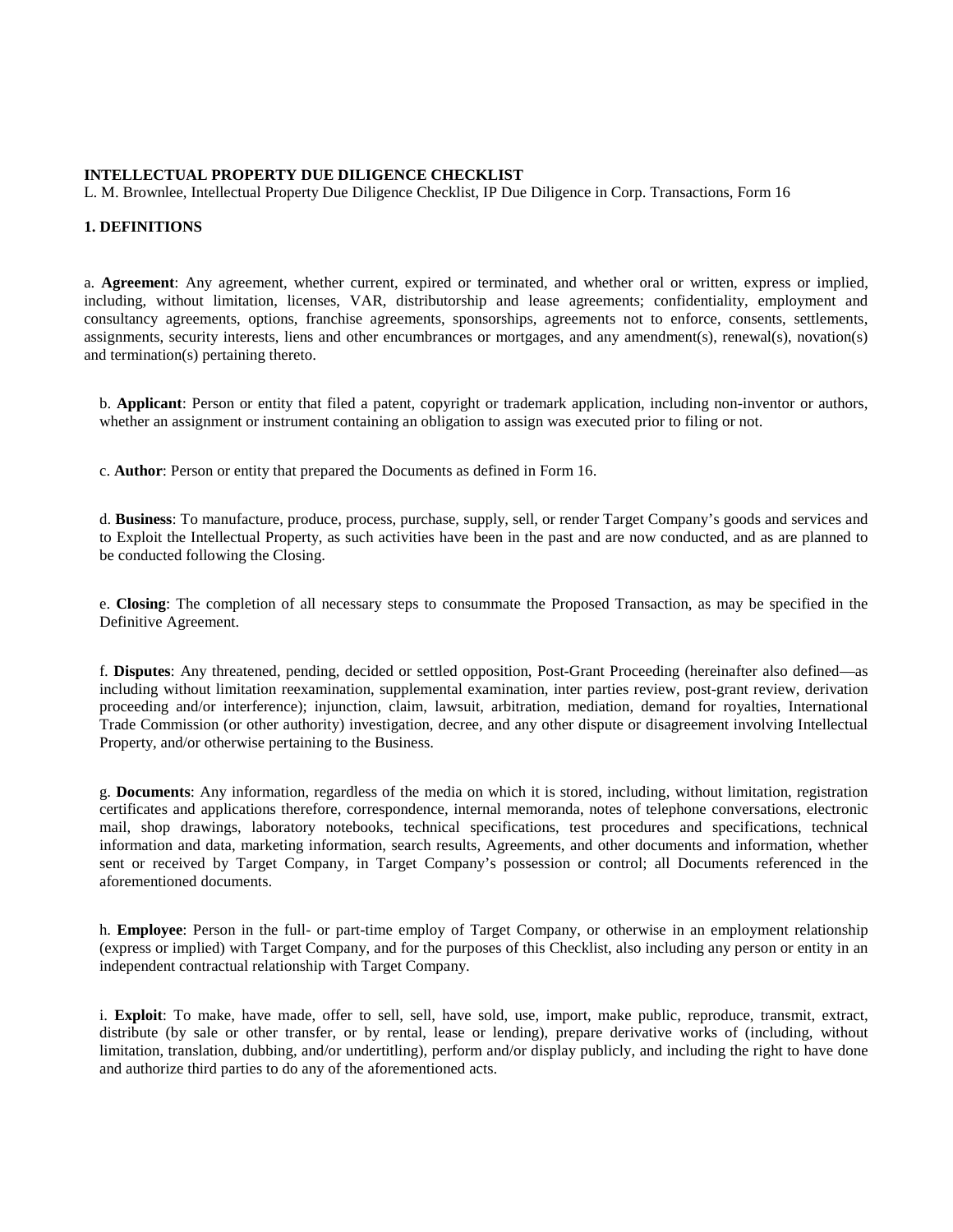j. **Intellectual Property**: All registered and unregistered inventions, improvements, patents (including all provisional reissues, divisionals, continuations, continuations-in-part, revisions, extensions, and Post-Grant Proceedings thereof, thereon, or pertaining thereto), works of authorship, copyrights, databases, semiconductor chip/mask work rights, trademarks, service marks, logos, designs, slogans, trade names, domain names, package designs, product designs, other design (model) rights, and trade secrets and other proprietary rights, whether owned, Exploited, or planned to be owned or Exploited by Target Company, and all registrations thereof and applications therefor (as applicable), in all countries and territories worldwide and under any international convention.

k. **Interested Party**: Person or entity having a financial, inventive or other interest in the intellectual property.

l. **Inventor**: Person or persons contributing to the discovery or invention of the subject matter of the invention, inclusive of persons that carried out experiments, processes, etc., at the direction of others.

m. **Proposed Transaction**: [As defined in the Letter of Agreement dated [date of agreement] between the parties]] Buyer's entering into [type of transaction] with Target Company.

n. **Target Company**: [Name of Target Company] [OPTIONAL: and its [[predecessor][affiliated] companies [list].]

#### **2. GENERAL**

a. List of directors, officers, Employees and third persons, formerly and presently employed by or under contract or affiliated with Target Company, whose assignment, contract, job duty or actual performance involves the invention, creation, authorship, planning, development, modification, implementation, Exploitation, protection, enforcement, registration and/or litigation of or involving Intellectual Property, including name, title, address of employment or assignment, description of his/her responsibility involving Intellectual Property, date of departure from Target Company (if applicable) and name and address of former and subsequent employer (if known).

b. List of directors, officers, Employees and/or third persons who will be available to provide documents and information during the audit, including a specification of his/her area of technical and/or business expertise, telephone number, facsimile number, and e-mail address.

c. List of all countries and territories worldwide in which Target Company owns, Exploits, creates, acquires, or has owned, Exploited, created or acquired, or plans to Exploit, create or acquire Intellectual Property, including the country/territory, Intellectual Property related to each, activity conducted in each, and date upon which activity in each commenced or is planned to commence, terminated (if applicable), and reason for termination (if applicable).

d. Three-year retrospective Intellectual Property legal budget, including details regarding the Intellectual Property asset involved, the legal issue(s) being advised upon (including without limitation litigation, Intellectual Property clearance, validity and/or infringement opinions, applications for registration, maintenance fees for existing registration(s); licensing and other Exploitation agreements), and the name of the law firm and attorney responsible for the matter.

e. For each item specified in this Checklist, provide all Documents pertaining to the requested subject, whether or not specifically requested, for all countries/territories worldwide, whether registered or unregistered.

f. To the extent any Documents are in a foreign language, provide a copy of the original and a certified translation into English of the original.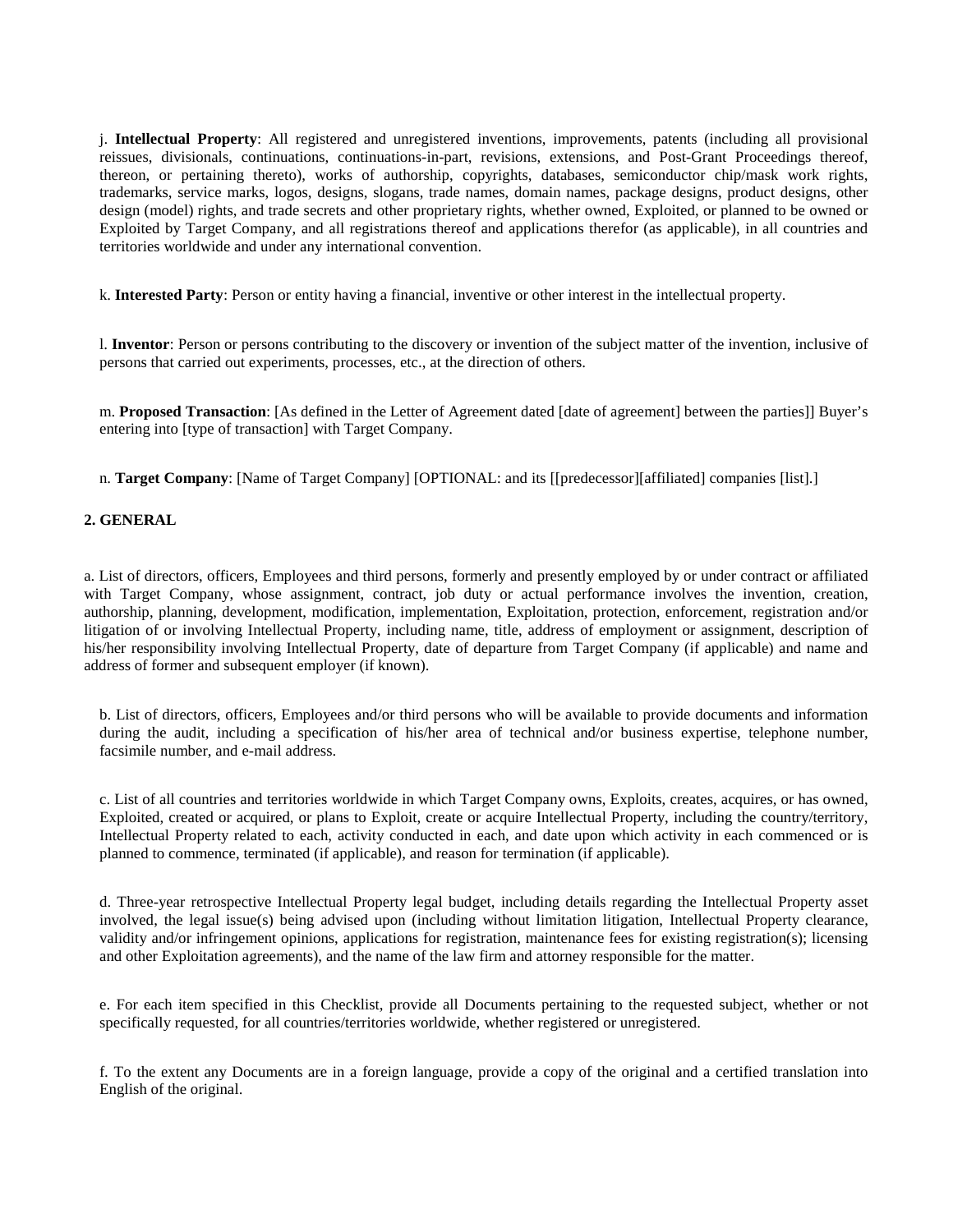g. Copy of Target Company personnel manual and all other Documents pertaining to Target Company personnel and independent contractor policies, including, without limitation, employee and independent contractor agreements, hiring and exit interview procedures and policies, and collective labor Documents and other labor union-related Documents.

h. List and copies of all Target Company insurance policies, including date of policy, location of original, location of any copies, and responsible party.

i. List and copies of all loan and/or financing agreements, and all other Documents granting Target Company Intellectual Property as collateral, security or capital contribution.

j. Search in U.S Copyright Office and U.S. Patent and Trademark Office and all foreign corporate authorities' corporate, financial, and/or Intellectual Property records for all Agreements and other Documents pertaining to Intellectual Property.

#### **3. PATENTS**

a. List and copies of all issued, pending, abandoned, and rejected patents (including any provisional reissues, continuations, divisionals, continuations-in-part, revisions, extensions, and reexaminations thereof) ("Patents") and list and descriptions of all discoveries, inventions, concepts, ideas and improvements which Target Company believes may be patentable or otherwise protectable or proprietary ("Inventions") that are owned, Exploited, or planned to be owned or Exploited by Target Company; information including date(s) of conception, name of inventor(s), date(s) of application and registration, and date of first use, sale or public disclosure of and laboratory notebooks and other Documents pertaining to such Patents and Inventions.

b. Entire "file wrapper" (prosecution history) of all Patents, including official correspondence (office actions, amendments, etc.) to and from, and notes of telephone conversations with, any patent authority regarding such patents.

c. List and copies of all invention disclosures received by Target Company from Employees and from third parties, including Employee invention disclosures and unsolicited third party invention disclosures.

d. Description and copies of invention disclosure policies and forms.

e. List and copies of validity, patentability and infringement searches and opinions pertaining to Target Company's Patents and Inventions or otherwise pertaining to the Business.

f. Search in the relevant jurisdiction(s) patent authority registries in the name of Target Company for Target Company Patents and any potential dominating and any potentially infringing patent(s). To the extent as may be indicated or as you deem appropriate, a search on the Internet, Dark Web and Deep Web pertaining to Target Company's patents and/or inventions and any infringements thereof.

g. List and copies of validity, patentability, and infringement searches and opinions requested by Target Company pertaining to any third party Patents and Inventions and otherwise pertaining to the Business.

h. List of all publications and speaking engagements by Employees and third parties on behalf of Target Company; information pertaining thereto, including Employee or third party name(s), date, location, and technical/Intellectual Property subject of publication/speech; copies of all Documents distributed or displayed at speaking engagements.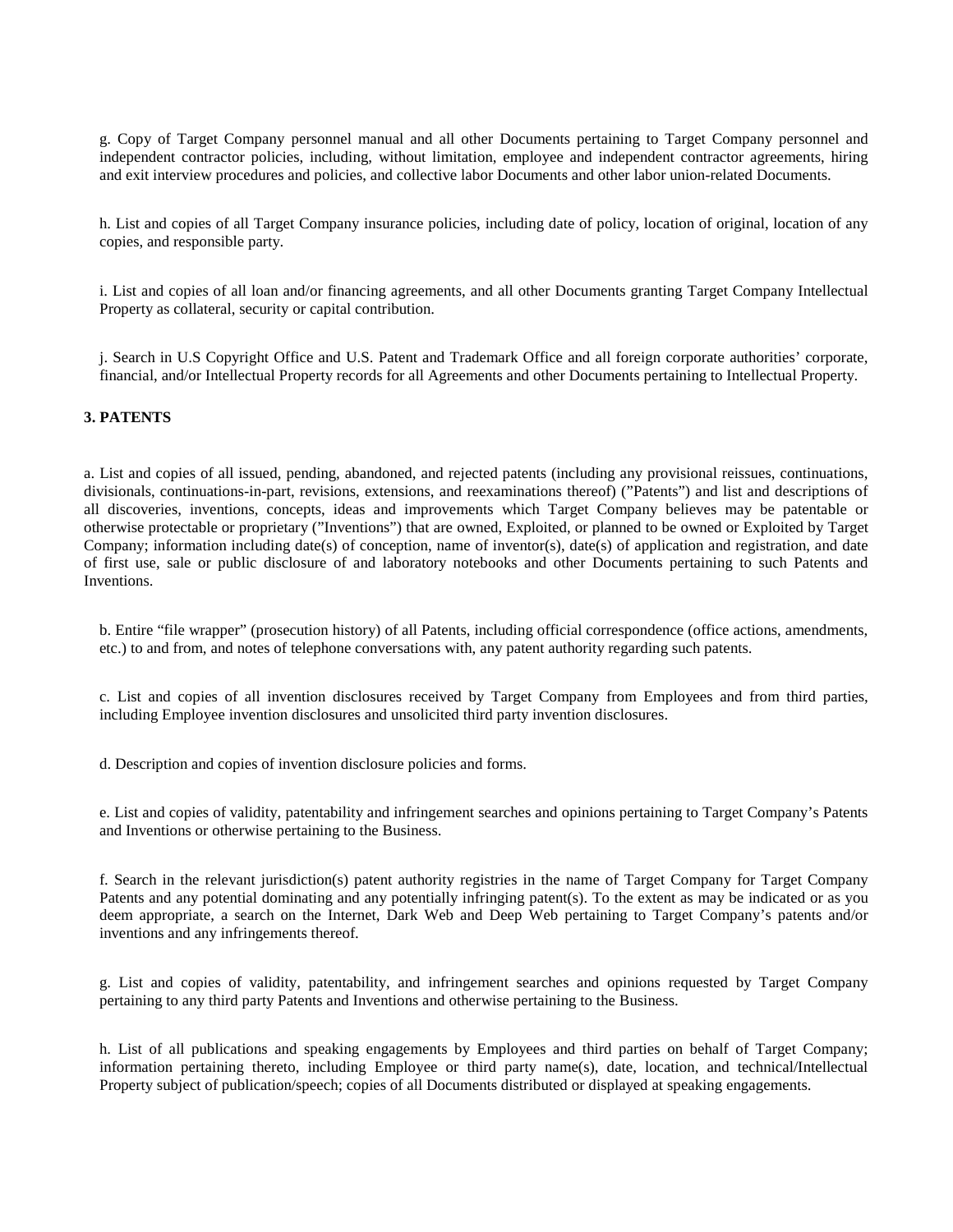i. List of all trade shows and similar events in which Target Company has participated or at which Target Company's Patents and/or Invention(s) was/were displayed or demonstrated; information pertaining thereto, including name, date, and location of event; copies of all Documents distributed or displayed at such events.

j. List and copies of all Agreements pertaining to Target Company's Exploitation of third party Patents and/or Inventions; including specification of subject Patent(s) and/or Invention(s), and date of such Agreement(s).

k. List and copies of all Agreements pertaining to third party Exploitation of Target Company's Patent(s) and/or Invention(s); information regarding each, including specification of subject Patent(s) and/or Invention(s), and date of such Agreement(s).

l. All Documents pertaining to Disputes involving Target Company and/or third party Patents and/or Inventions or otherwise pertaining to the Business, including Patent and/or Invention involved, plaintiff party(ies), adverse party(ies), dates, situs and disposition or resolution of Dispute.

# **4. TRADEMARKS, SERVICE MARKS, AND TRADE NAMES**

a. List and copies of all trademarks and service marks (including logos, designs and slogans), (hereinafter collectively referred to as "Mark(s)") and trade names owned, Exploited or planned to be owned or Exploited by Target Company; all registrations and applications therefor; information including Mark, country/state, application and registration numbers, date(s) of application and registration, International and local classes (as applicable), and descriptions of goods/services in connection with which such Marks and/or services are used.

b. Copies of promotional and marketing material, including all print and audiovisual advertisements, brochures, Internet web sites, and other marketing materials and promotional Documents used by Target Company, and including those of third parties which evidence Target Company's use of its own and third party Marks and trade names.

c. Copies of all Mark registrability, validity, and/or infringement searches and opinions pertaining to third party Marks and trade names.

d. Copies of all Mark registrability, validity, and/or infringement searches and opinions requested by Target Company pertaining to Target Company Marks and trade names or otherwise pertaining to the Business.

e. Search in relevant jurisdiction(s) trademark, trade name and domain name registries in the name of Target Company for all Target Company's Marks and trade names and for dominating and any potentially infringing Marks and trade names.

f. Search on the Internet for use by third parties of all Marks and trade names. To the extent as may be indicated or as you deem appropriate, a search on the Dark Web and Deep Web pertaining to Marks and Trade Names.

g. Search at tm.biz or equivalent social media username search site for all Marks, trade names, and key executives' names.

h. Evidence of date of first use and of continuous use of all Marks and trade names, and, if applicable, dates of lapse in use of Mark and explanation for such lapse.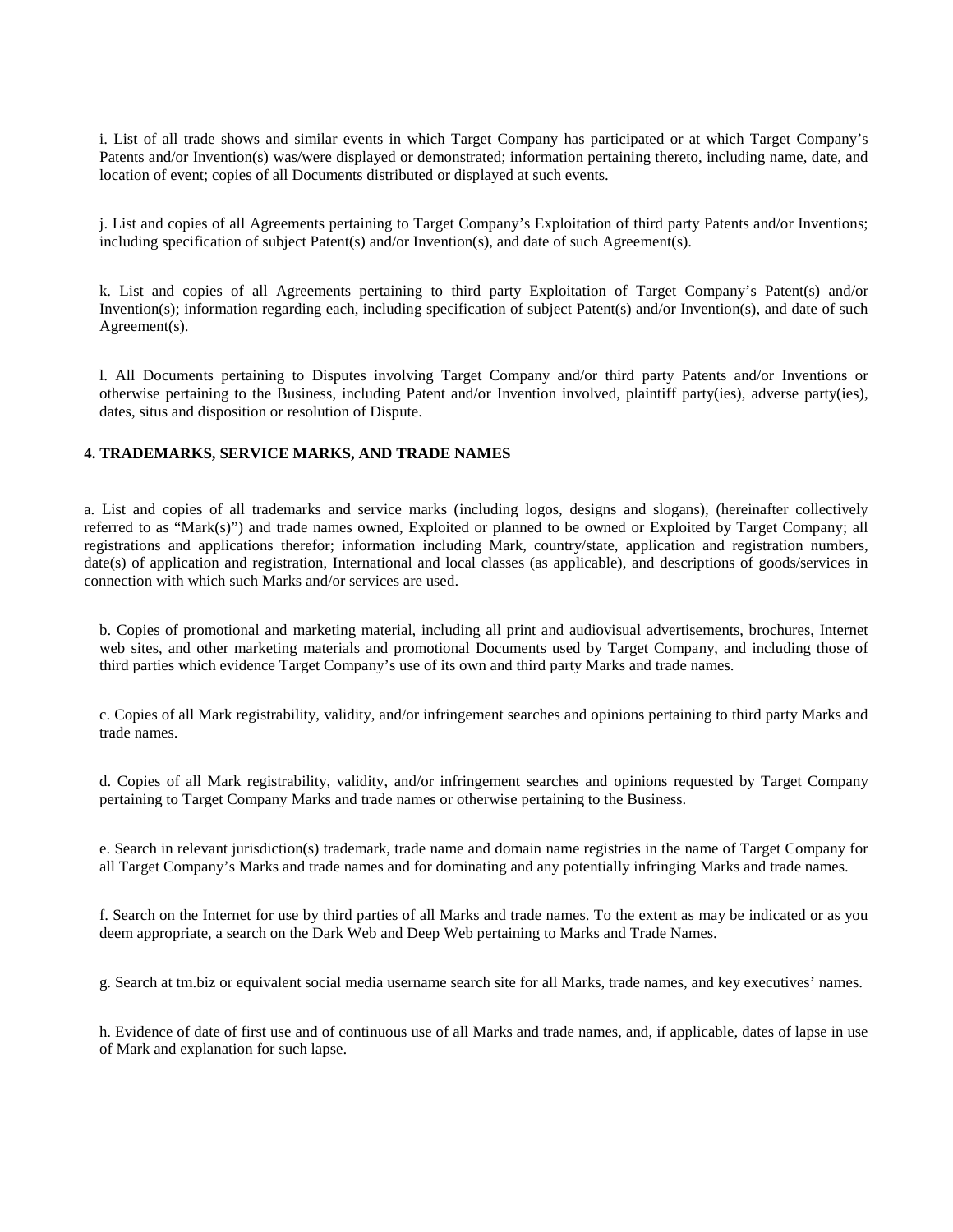i. Evidence of proper quality control measures pertaining to Target Company's Exploitation of the Marks.

j. List and copies of all Agreements pertaining to Target Company's Exploitation of third party Marks and trade names; information regarding each, including specification of subject Mark(s) or trade name(s), and date of such Agreement(s).

k. List and copies of all Agreements pertaining to third party Exploitation of Target Company's Mark(s) and/or trade name(s); information regarding each, including specification of subject Mark(s) and/or trade name(s), and date of such Agreement(s).

l. All Documents pertaining to Disputes involving Target Company or third party Marks and trade names or otherwise pertaining to the Business, including Mark and/or trade name involved, plaintiff party(ies), adverse party(ies), dates, situs and disposition or resolution of Dispute.

### **5. DOMAIN NAMES**

a. List of all domain names, owned, Exploited, or planned to be owned or Exploited by Target Company; all registrations and applications therefor; information including:

- top-level, secondary and other domains to which the domain name(s) relate(s)
- date(s) of application and registration
- username and password of the account(s)
- name(s) and contact information of administrative contact
- name(s) and contact information of technical contact
- name(s) and contact information of billing contact.
- b. Copies of promotional and marketing material displaying or otherwise promoting each domain name.

c. Copies of all domain name registrability, validity and/or infringement opinions pertaining to Target Company's domain names.

d. Copies of all domain name registrability, validity, and/or infringement opinions requested by Target Company pertaining to third party domain names.

e. Search in relevant jurisdiction(s) trademark, trade name, and domain name registries for such domain names.

f. Search on the Internet for each such domain name. To the extent as may be indicated or as you deem appropriate, a search on the Dark Web and Deep Web pertaining to each such Domain Name.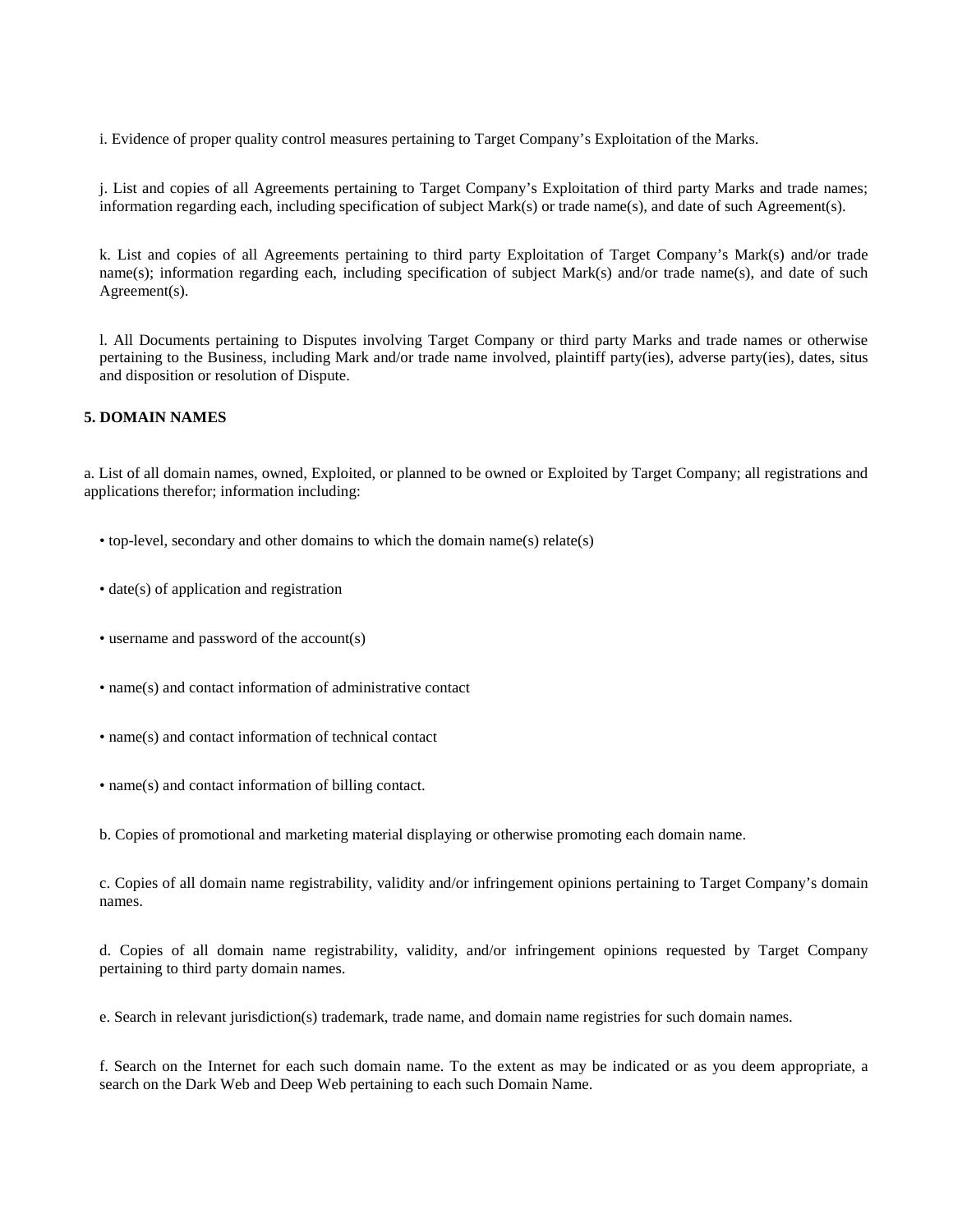g. Evidence of date of first use and of continuous use of each domain name, and, if applicable, dates of lapse in use of domain name and explanation for such lapse.

h. All Documents pertaining to the domain name registration authority for each domain name.

i. List and copies of all Agreements pertaining to Target Company's Exploitation of third party domain names; information regarding each, including specification of subject domain name, and date of such Agreement(s).

j. List and copies of all Agreements pertaining to third party Exploitation of Target Company's domain names; information regarding each, including specification of subject domain name, and date of such Agreement(s).

k. All Documents pertaining to Disputes involving Target Company and/or third party domain names, including domain name involved, plaintiff party(ies), adverse party(ies), dates, situs and disposition and/or resolution of Dispute.

#### **6. COPYRIGHTS**

a. List, description and copies of all works of authorship (including, without limitation, literary works, musical works (including accompanying works), lyrics, dramatic works (including accompanying music), pantomimes and choreographic works; pictorial, graphic, sculptural and other three-dimensional works; motion pictures and other audiovisual works; sound recordings, architectural works, software, multimedia, collections, compilations, marketing materials, and Internet websites owned, Exploited, or planned to be owned or Exploited by Target Company; all registrations and applications therefor (including deposits made pursuant thereto); information including description of work, author(s), date of creation of work, and date and country or countries of first publication of work, and date of author(s)' death(s) (if applicable).

b. List, description and copies of all derivative works (including modifications, translations, and adaptations), and compilations and collections of the works of authorship specified above.

c. List, description, and copies of all prior works of authorship on which all such works of authorship specified above are based.

d. Copies of all registrability, validity and/or infringement opinions pertaining to Target Company's works of authorship.

e. Copies of all registrability, validity, and/or infringement opinions requested by Target Company pertaining to third party works of authorship.

f. List and copies of all Agreements pertaining to Target Company's Exploitation of third party works of authorship; information regarding each, including specification of subject work(s) of authorship, and date of such Agreement(s).

g. List and copies of all Agreements pertaining to third party Exploitation of Target Company's works of authorship; information regarding each, including specification of subject work(s) of authorship, and date of such Agreement(s).

h. To the extent as may be indicated or as you deem appropriate, a search on the Internet, Dark Web and Deep Web pertaining to Target Company's works of authorship and any infringements thereof.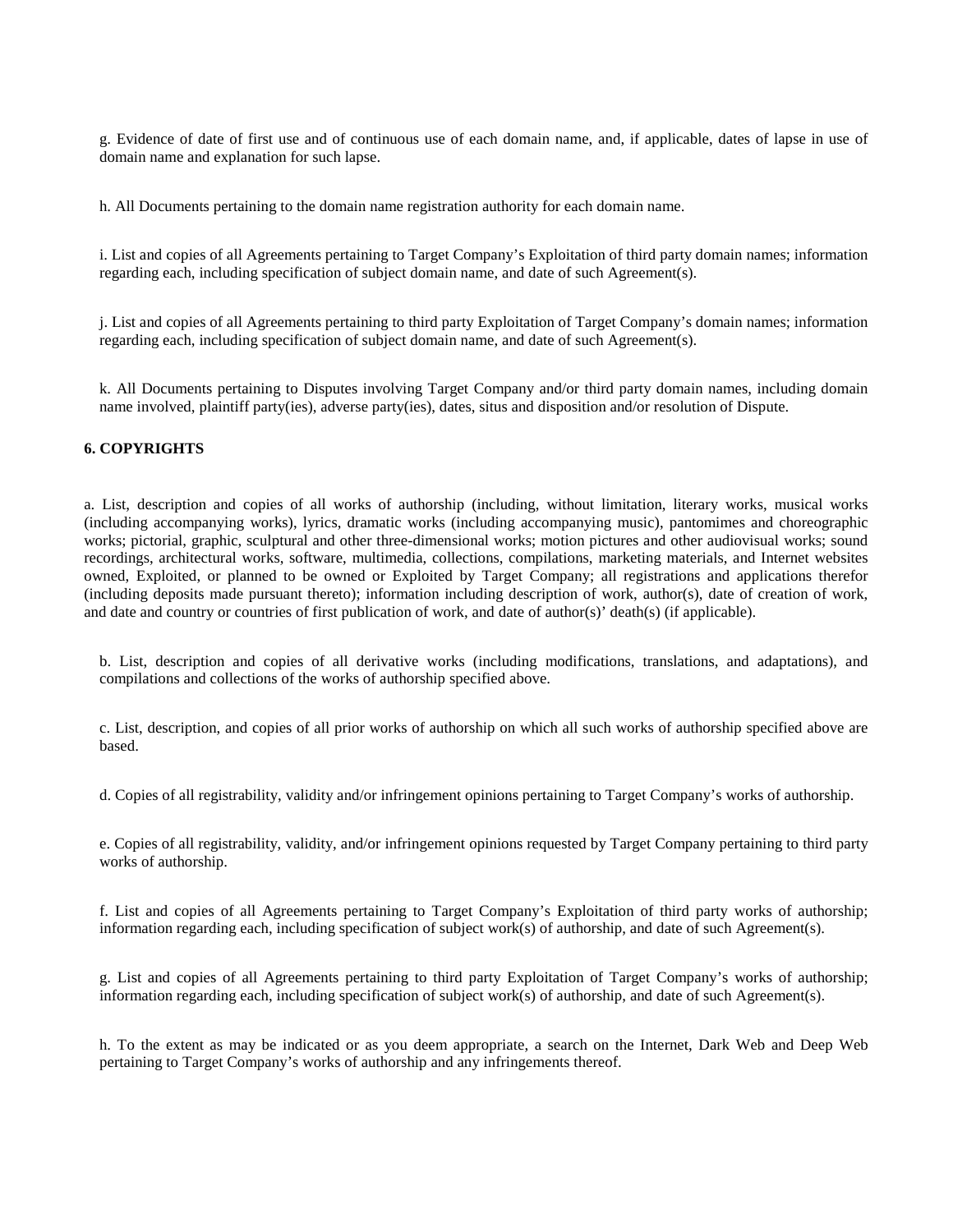i. All Documents pertaining to Disputes involving Target Company and/or third party work(s) of authorship, including work(s) of authorship involved, plaintiff party(ies), adverse party(ies), dates, situs and disposition and/or resolution of Dispute.

j. All Documents pertaining to copy and/or access controls to Target Company works of authorship.

## **7. SEMICONDUCTOR CHIP/MASK WORKS**

a. List of all semiconductor chip and mask works, and modifications thereto, owned, Exploited, or planned to be owned or Exploited by Target Company; all registrations and applications therefor; information including description of semiconductor chip/mask work, author(s), date of creation, and date of first commercial exploitation; and all registrations and applications therefor (including deposits made pursuant thereto).

b. List, description, and copies of all prior semiconductor chip and mask works on which any Target Company semiconductor chip and mask works are based.

c. Copies of all registrability, validity, and/or infringement opinions requested by Target Company pertaining to third party semiconductor chip(s)/mask work(s).

d. List and copies of all Agreements pertaining to third party Exploitation of Target Company's semiconductor chip(s) and/or mask work(s); information regarding each, including specification of subject semiconductor chip(s) and/or mask work(s), and date of such Agreement(s).

e. All Documents pertaining to Disputes involving Target Company and/or third party semiconductor chips and/or mask works, including semiconductor chip(s) and/or mask work(s) involved, plaintiff party(ies), adverse party(ies), dates, situs and disposition or resolution of Dispute.

f. All Documents pertaining to copy and/or access controls to Target Company semiconductor chips and mask work on which any Target Company's semiconductor chip and mask works are based.

g. To the extent as may be indicated or as you deem appropriate, a search on the Internet, Dark Web and Deep Web pertaining to Target Company semiconductor chips and mask work on which any Target Company's semiconductor chip and mask works are based.

# **8. DATABASES**

a. List, description and copies of all databases; all registrations and applications therefor owned, Exploited, or planned to be owned or Exploited by Target Company; information including description of database, an indication whether it fits into the category of directories, catalogue data such as numbers, taste, opinion and/or prediction of soft facts, or charts and forms, description of the material (data) from which the database elements are selected, a description of the rationale, logic and/or creativity of the selection, coordination and arrangement of those database elements; author(s), date of creation of database, and date and country or countries of first publication of database, and date of author(s)' death (if applicable).

b. List, description and copies of all derivative databases (including modifications, translations, adaptations), and compilations and collections of the databases specified above.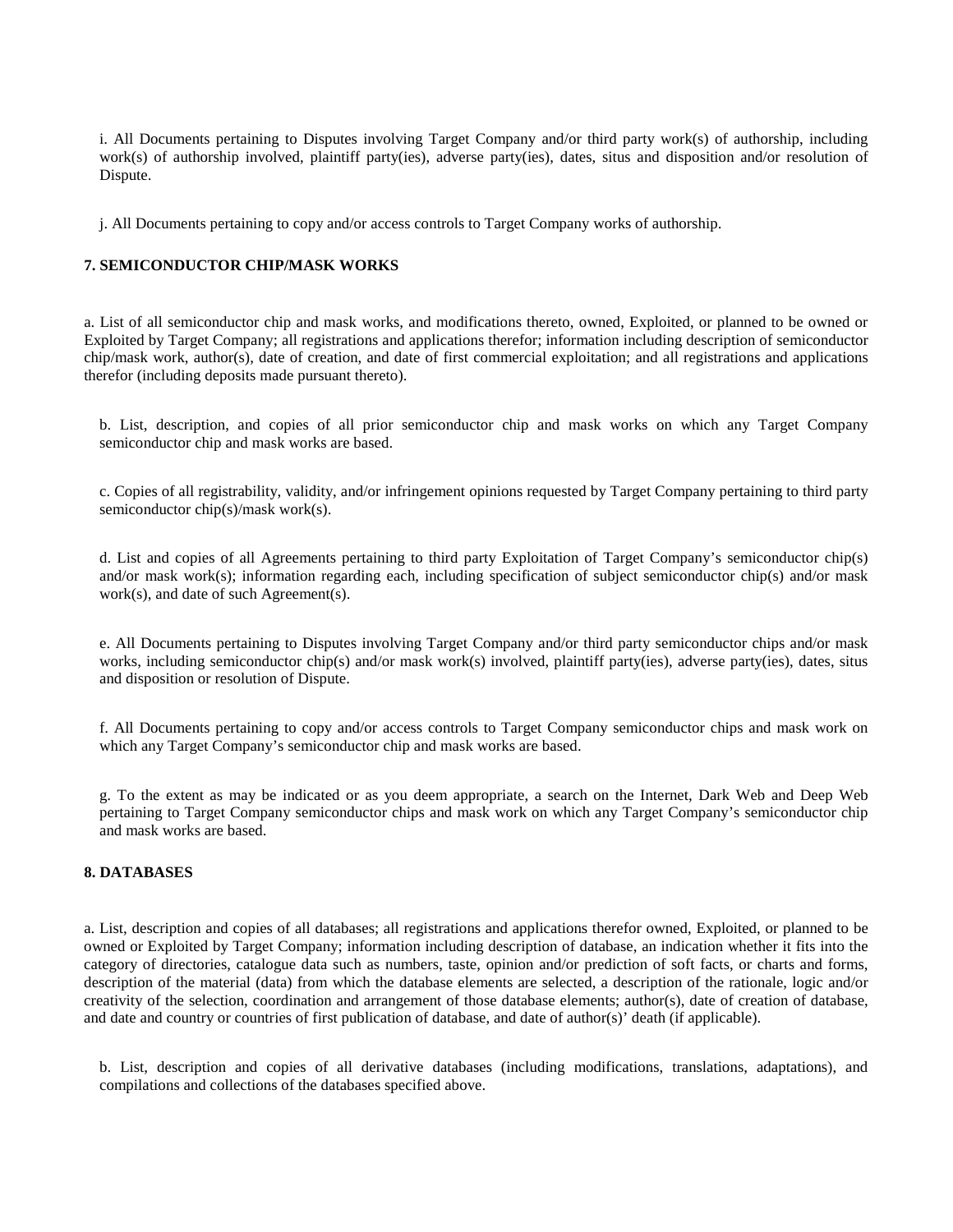c. List, description, and copies of all prior databases on which any such databases are based.

d. Copies of all registrability, validity and/or infringement opinions pertaining to Target Company's database(s).

e. Copies of all registrability, validity, and/or infringement opinions requested by Target Company pertaining to third party data/database(s).

f. List and copies of all Agreements pertaining to Target Company's Exploitation of third party data and/or database(s); information regarding each, including specification of subject data and/or database(s), and date of such Agreement(s).

g. List and copies of all Agreements pertaining to third party ownership or Exploitation of Target Company's data and/or database(s); information regarding each, including specification of subject data and/or database(s), and date of such Agreement(s).

h. All Documents pertaining to Disputes involving Target Company or third party data and/or databases, including data and/or database(s) involved, plaintiff party(ies), adverse party(ies), dates, situs and disposition and/or resolution of Dispute.

i. All Documents pertaining to copy and/or access controls to Target Company databases.

j. To the extent as may be indicated or as you deem appropriate, a search on the Internet, Dark Web and Deep Web pertaining to Target Company data and/or databases.

### **9. TRADE SECRETS**

a. Description and copies of technical drawings, specifications and other Documents describing trade secrets and proprietary information owned, Exploited, or planned to be Exploited by Target Company.

b. Description of, and copies of all Documents pertaining to, Target Company policies and procedures regarding confidentiality protection of trade secrets (nondisclosure documents, access to facility policies, facility and information system security measures).

c. Copies of all registrability, validity and/or infringement opinions pertaining to Target Company's trade secret(s).

d. Copies of all registrability, validity, and/or infringement opinions requested by Target Company pertaining to third party trade secret(s).

e. Copies of all secrecy, confidentiality and/or nondisclosure agreements between Target Company and third parties or otherwise pertaining to such trade secrets.

f. Specification of all circumstances in which Target Company may have disclosed, pursuant to a public or semipublic process, proprietary information of Target Company (such as regulatory submittals, bidding processes, litigation), including the date and the recipient(s) of such disclosure and, as applicable, any protective measures implemented by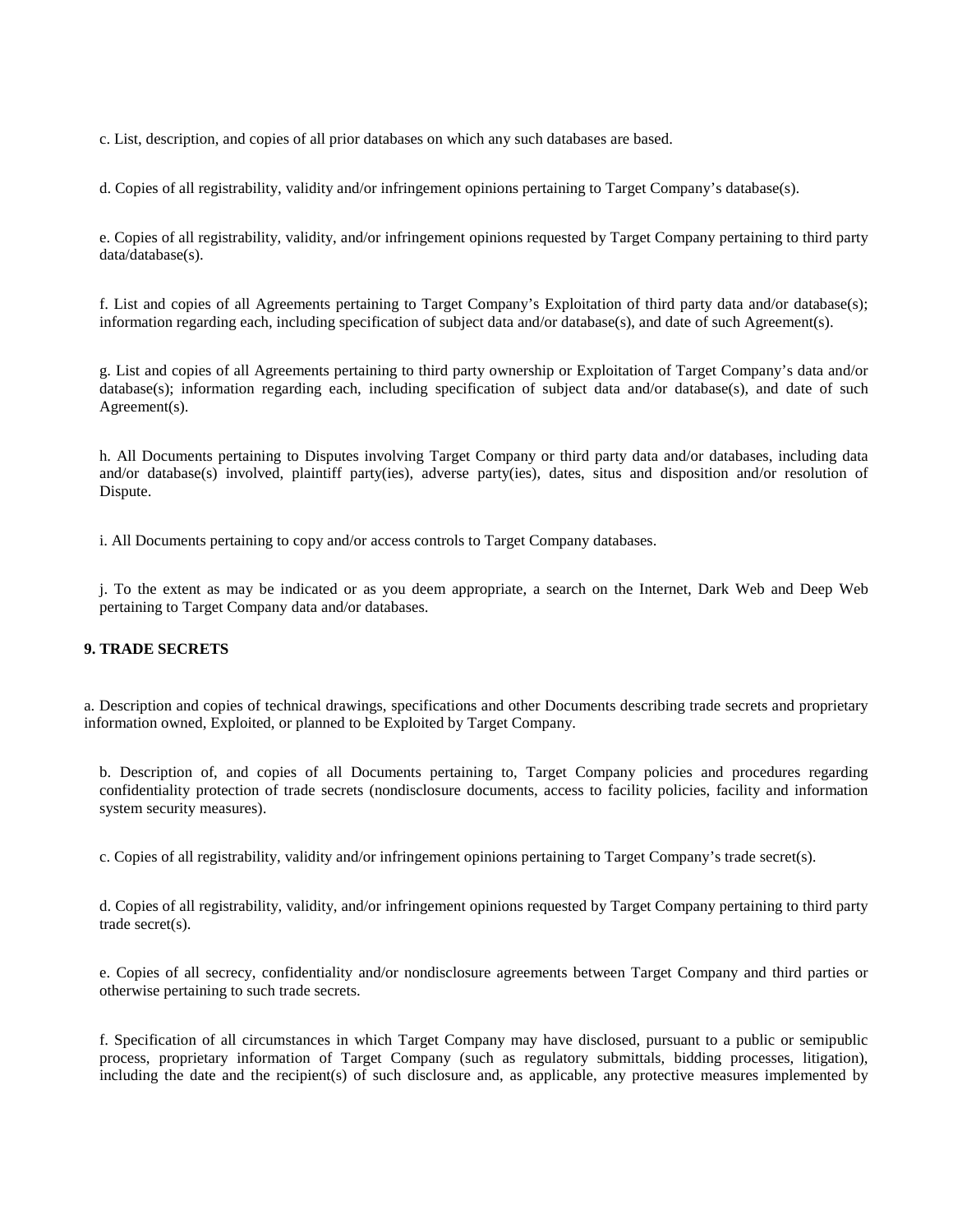Target Company in connection with each disclosure.

g. List and copies of all Agreements pertaining to Target Company's Exploitation of third party trade secret(s); information regarding each, including specification of subject trade secret(s), and date of such Agreement(s).

h. List and copies of all Agreements pertaining to third party ownership and/or Exploitation of Target Company's trade secret(s); information regarding each, including specification of subject trade secret(s), and date of such Agreement(s).

i. All Documents pertaining to Disputes involving Target Company and/or third party trade secrets, including trade secret(s) involved, plaintiff party(ies), adverse party(ies), dates, situs and disposition and/or resolution of Dispute.

j. Description of all processes used to make commercial goods or provide commercial services.

k. To the extent as may be indicated or as you deem appropriate, a search on the Internet, Dark Web and Deep Web pertaining to Target Company trade secrets.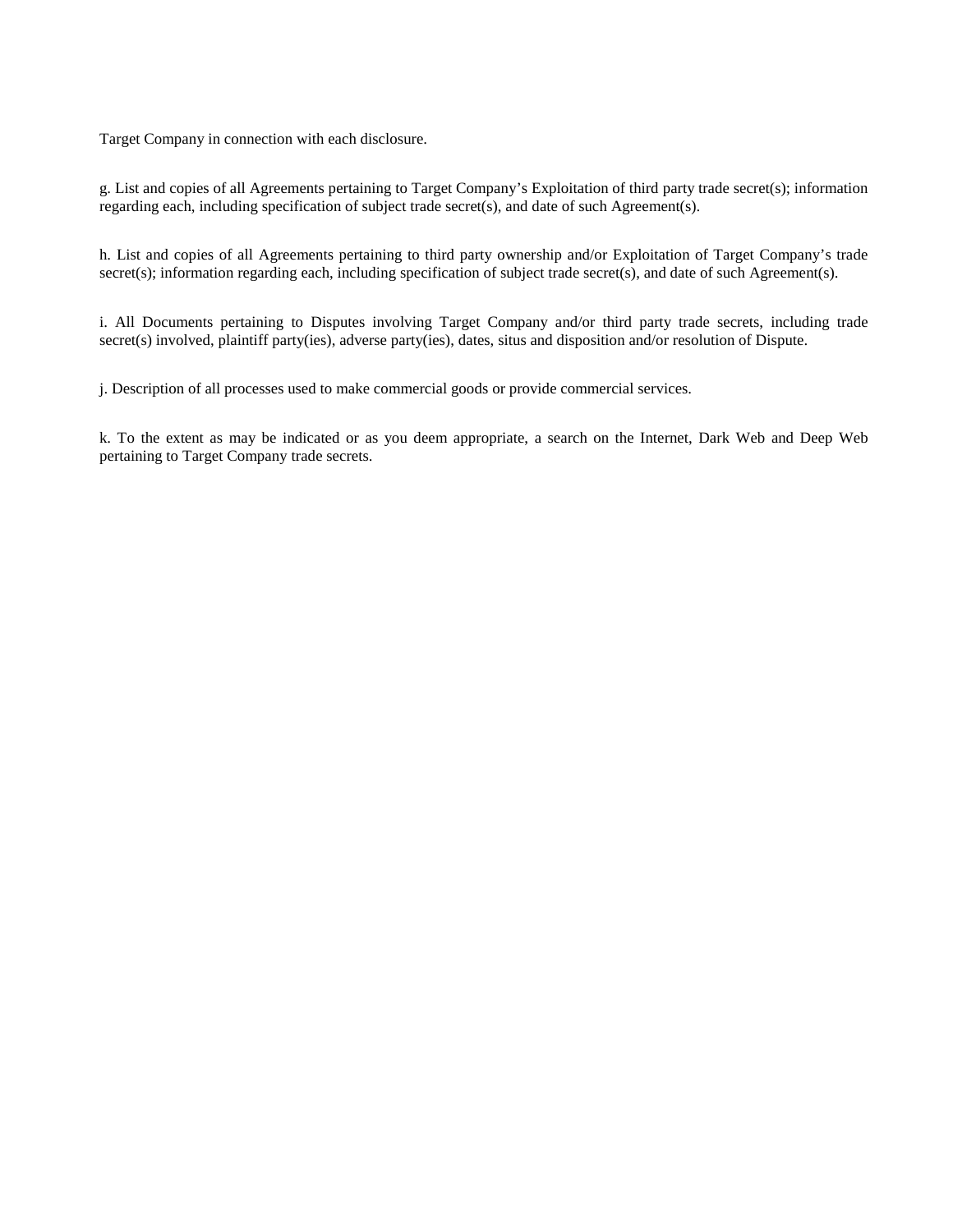R&D Project Basic Information and Equipment/Supplies □ List and description of each R&D project.

 $\Box$  Inventory of equipment and supplies for each R&D project.

□ Projected necessary equipment and supplies for each R&D project to reach completion.

R&D Project development-human resources and life cycles  $\Box$  Date(s) of each R&D project initiation.

□ Projected date(s) of R&D project completion.

 $\Box$  List and salary schedule for each member on each R&D project.

□ Man hours (and rates) spent to-date on each R&D project.

 $\Box$  Status of each project along the R&D technology development life cycle.

□ Remaining man hours (and rates) required to complete each R&D project.

 $\Box$  Explanation of each discrete technology and its expected life cycle.

 $\Box$  Schedule of relevant technology development life cycles.

Market and competition information

 $\Box$  List and description of the scheduled products and/or services.

 $\Box$  Schedule of the relevant product life cycles.

 $\Box$  Marketing and pricing strategies for each product/service.

 $\Box$  Analysis of market demand for each product/service.

□ Analysis of expected market share for each product/service.

 $\Box$  Analysis of expected rate of market penetration and customer acceptance for each product/service.

 $\Box$  Analysis of competition/competing technology for each discrete technology.

 $\Box$  List of competitors and the ten most critical items in the competitor's intellectual property portfolio that could have an adverse impact on Target Company's business model.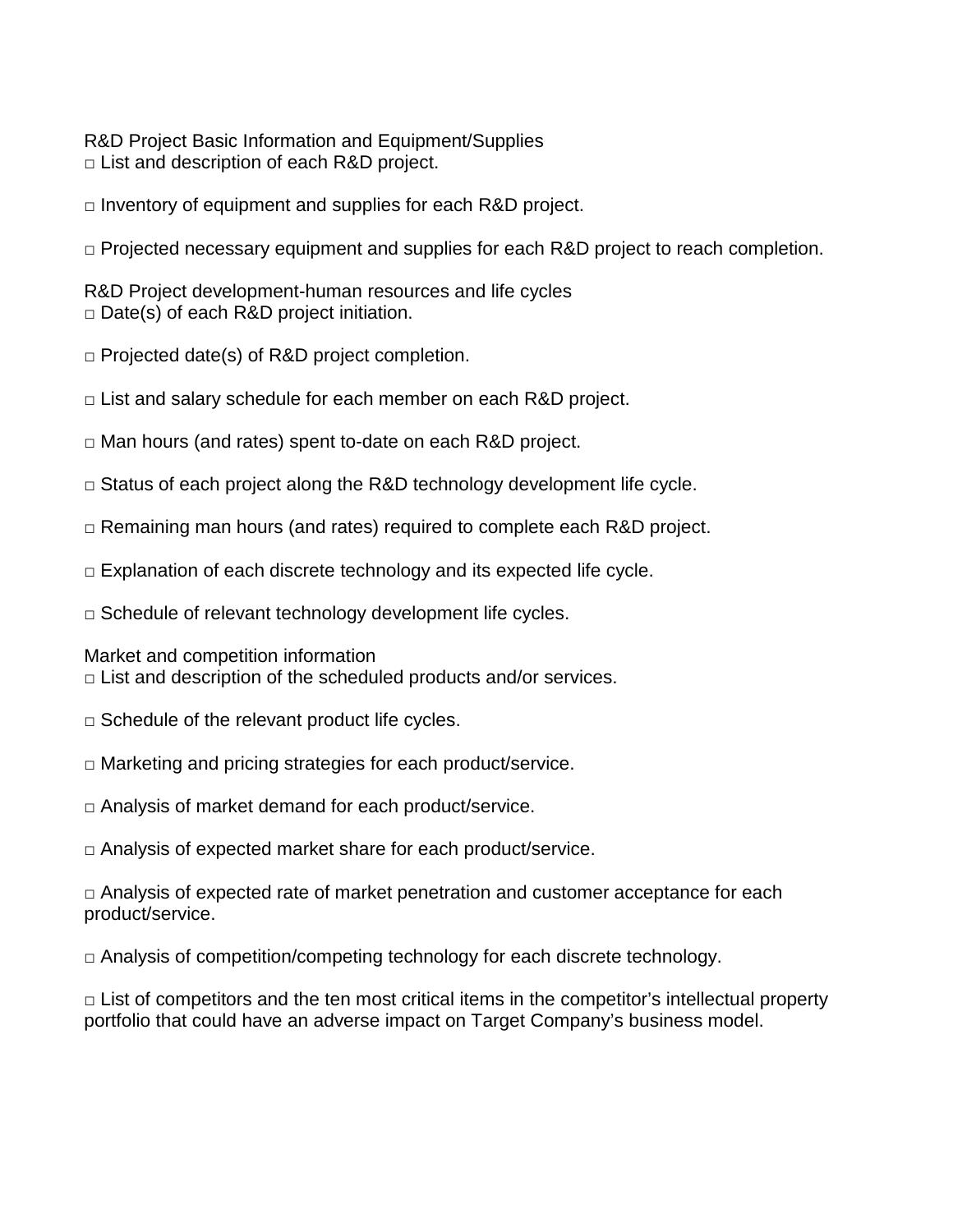| <b>INTELLECTUAL PROPERTY LICENSING CHECKLIST</b>                                                                            |                                                                                                                                                                                                                                      |  |  |  |  |  |  |
|-----------------------------------------------------------------------------------------------------------------------------|--------------------------------------------------------------------------------------------------------------------------------------------------------------------------------------------------------------------------------------|--|--|--|--|--|--|
|                                                                                                                             |                                                                                                                                                                                                                                      |  |  |  |  |  |  |
|                                                                                                                             | Effective date <b>contract to the contract of the contract of the contract of the contract of the contract of the contract of the contract of the contract of the contract of the contract of the contract of the contract of th</b> |  |  |  |  |  |  |
|                                                                                                                             |                                                                                                                                                                                                                                      |  |  |  |  |  |  |
|                                                                                                                             |                                                                                                                                                                                                                                      |  |  |  |  |  |  |
|                                                                                                                             |                                                                                                                                                                                                                                      |  |  |  |  |  |  |
| Technical or other support/assistance <b>Entitled Structure and Structure Control</b> Technical or other support/assistance |                                                                                                                                                                                                                                      |  |  |  |  |  |  |
|                                                                                                                             |                                                                                                                                                                                                                                      |  |  |  |  |  |  |
|                                                                                                                             |                                                                                                                                                                                                                                      |  |  |  |  |  |  |
|                                                                                                                             |                                                                                                                                                                                                                                      |  |  |  |  |  |  |
|                                                                                                                             |                                                                                                                                                                                                                                      |  |  |  |  |  |  |
|                                                                                                                             |                                                                                                                                                                                                                                      |  |  |  |  |  |  |
|                                                                                                                             |                                                                                                                                                                                                                                      |  |  |  |  |  |  |
| <b>Rights licensed</b>                                                                                                      |                                                                                                                                                                                                                                      |  |  |  |  |  |  |

 $\mathsf{I}$ 

| Patent(s) (list all registrations on separate sheet) |                  |                                |                           |                     |  |
|------------------------------------------------------|------------------|--------------------------------|---------------------------|---------------------|--|
|                                                      |                  |                                |                           |                     |  |
|                                                      |                  |                                |                           |                     |  |
| Exclusive ___ Nonexclusive ___                       |                  | Exclusive ___ Nonexclusive ___ |                           |                     |  |
| Scope:                                               |                  |                                | Scope:                    |                     |  |
| __ make                                              | have made        |                                | $\rule{1em}{0.15mm}$ copy | __ have copied      |  |
| $\equiv$ use                                         | have used        |                                | __ distribute             | __ have distributed |  |
| __ sell                                              | have sold        |                                | __ display                | __ have displayed   |  |
| $\equiv$ import                                      | __ have imported |                                | $\equiv$ import           | __ have imported    |  |
| __ export                                            | __ have exported |                                | __ export                 | __ have exported    |  |
|                                                      |                  |                                |                           |                     |  |
|                                                      |                  |                                |                           |                     |  |
|                                                      |                  |                                |                           |                     |  |
|                                                      |                  |                                |                           |                     |  |
|                                                      |                  |                                |                           |                     |  |
|                                                      |                  |                                |                           |                     |  |